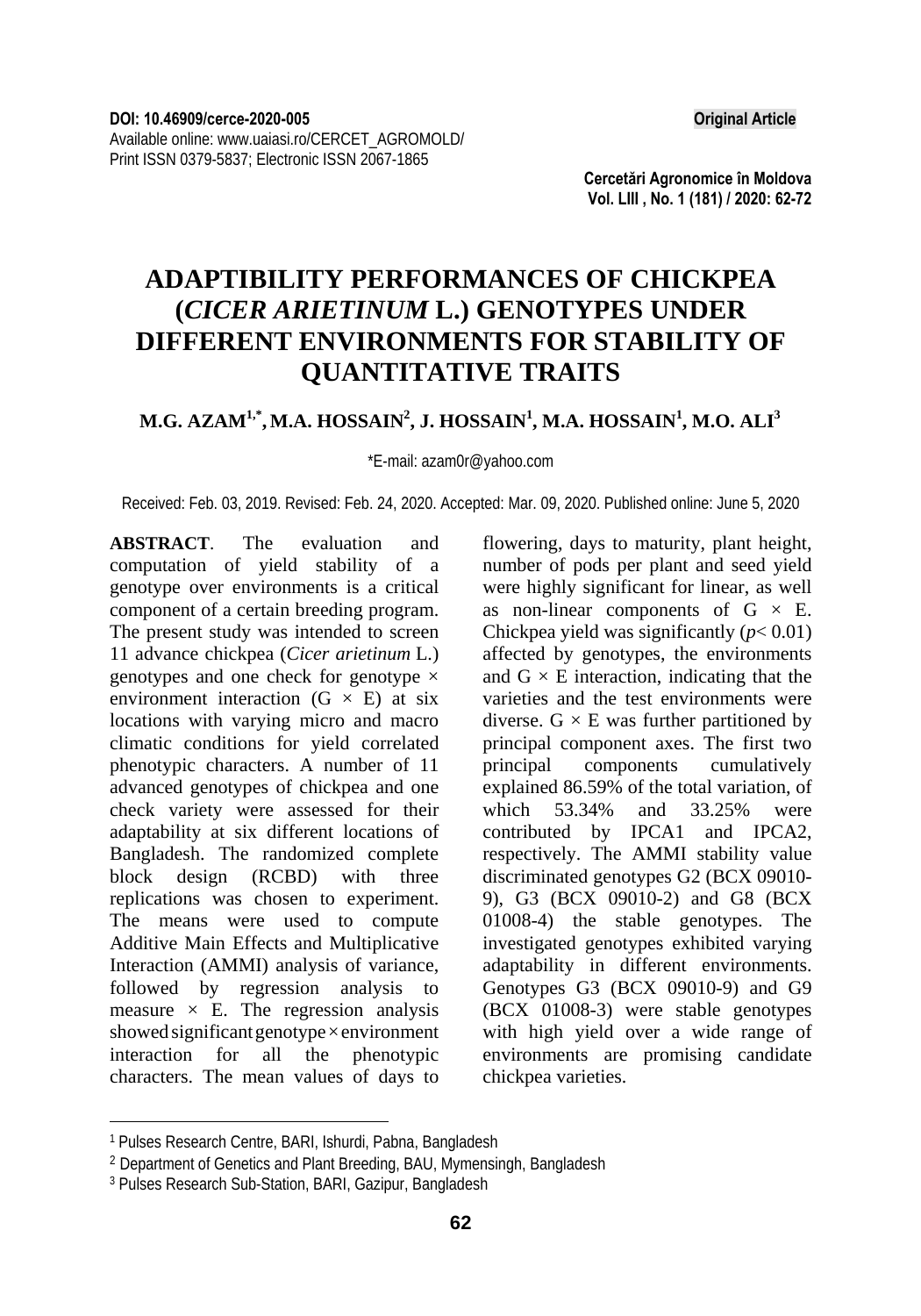**Keywords:** radicle length; radicle weight; organ extract; coleoptile length; coleoptile weight.

# **INTRODUCTION**

Chickpea (*Cicer arietinum* L.) belongs to family *Fabaceae.*  Chickpea contributes 20% of global food production (Broughton *et al*., 2003). In Bangladesh, it is grown on an area of 6.1 thousand ha with an annual production of 7.7 thousand tons and an average production of 1260 kg/ha (Anonymous, 2019). Chickpeas are not only an outstanding source of fiber, minerals and rich in protein but also used to decrease cholesterol and blood sugar levels. Chickpea contains fat in trace amounts. Chickpea is largely produced in rainfed areas of Bangladesh. The chickpea crop shows differential performance when grown under different environments, after the harvest of rice.

Environmental factors, such as soil moisture, sowing time, fertility, and temperature and day length have powerful influence during various stages of plant growth (Tilahun *et al.,* 2015a).

The climate is changing day-byday and this indicates that it is important to evaluate crop genotypes, at different environments, by assessment of performances.

Chickpea varieties, published so far, are adaptable to only favorable environments; therefore, most of them have narrow adaptability, as reflected by reduced gene expression of yield associated traits. Generally, in multi environmental evaluation of genotype, instability account less for the low potential of crops rather than low productivity. Thus, we can define stability as the repeatability of performance in different locations. An alteration in phenotypic characters of crops has been informed by many workers, due to soil physicochemical composition and environment interaction (Arunkumar *et al*., 2014; Shivani and Sreelakshmi 2014). Tolessa *et al.* (2013) define  $G \times E$ interaction as variable phenotypic expression of genotypes in the response to environmental changes. This can be performed by the evaluation of genotypes in different environments.

All over the world, genotype × environment interaction has been investigated in different crops, before the final judgment of genotype as candidate variety. Shivani and Sreelakshmi (2014) reported significant variation for  $G \times E$ interaction for grain yield in pigeon pea, Abo-Hegazy *et al*. (2013) in lentil.

Chickpea, also shows a high level of variability in performance with a change in climatic conditions (Bala *et al.,* 1994).

Although Bakhsh *et al*. (1995) and Singh and Singh (2013) found some stable chickpea genotypes observed for grain. Keeping in mind the influence of  $G \times E$  interaction it is compulsory to produce widely adapted elite varieties with stability in yield and yield associated traits under diverse agro-ecological conditions of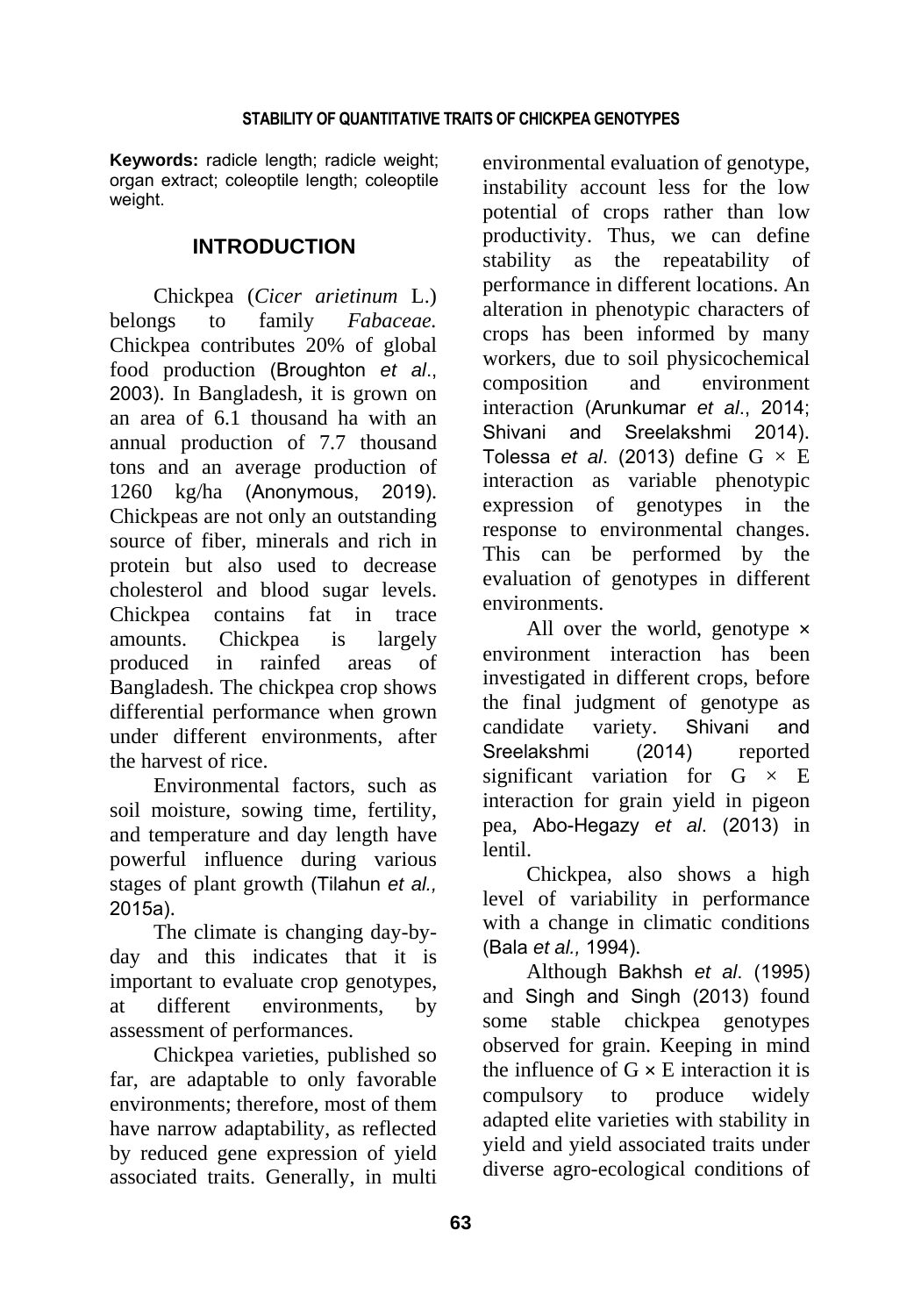Bangladesh. The assessment of stability and adaptability of the genotypes is an important component of any breeding program.

Various environmental factors affect plant growth at different stages of plant development (Bull *et al.,* 1992; Oladosu *et al.,* 2017). A stable genotype can be identified by considering the regression coefficient (bi) and deviation from regression (S2di) simultaneously.

A genotype having b<1.0 is considered to be more stable for lowperforming environments, and a cultivar with b>1.0 has below-average stability, that is suitable for highperforming environments. A cultivar with  $b = 1.0$  has average stability and is well or poorly adapted to all environments with high or low mean performance. Hence, a cultivar with b  $= 1.0$  and  $S2d = 0.00$  can be defined as a stable one (Eberhart and Russell, 1966). The exploitation of  $G \times E$ interactions is important for the identification of stable varieties.

So, the present study was undertaken to assess the performance of different chickpea genotypes and their interaction with the environment at different locations along with stability parameters, for the identification of high-yielding and stable varieties with wider flexibility over environments.

# **MATERIAL AND METHODS**

To screen advance chickpea genotypes for wide adaptability, six different locations (Ishurdi, Gazipur, Jessore, Barisal, Madaripur and Rajshahi) were selected for contrasting climatic conditions (*Table 1*). The seeds were sown during Rabi seasons and the experiment was laid out in a randomized complete block design with three replications. Therefore, 11 advance chickpea genotypes, subjected to stability analysis, were compared with one check (BARI Chola-9) for their stability across different environments (*Table 2*). Each entry was a sown in-unit plot of eight rows  $\times$  4 m long. The distance between the plants was 10 cm and that of the row was 50 cm. Seeds were sown in the rows carefully by hands at 3 cm depth and then covered by soils. Post sowing irrigation was given to ensure seed germination. Mulching was done and soil crusts were broken. Each of the entries was investigated from seedling to harvest and compared with the check.

Following the standard procedure, the data were recorded on yield traits, *viz*. days to 50% flowering, days to maturity, plant height (cm), number of pods/plant and seed yield (kg/ha). Yield and yield-related data were subjected to the Additive Main Effects and Multiplicative Interaction (AMMI) analysis of variance (ANOVA). ANOVA was used to partition genotype deviations from the grand mean, environment deviations from the grand mean, and GE deviations from the grand mean. The GEA-R software was used for ANOVA and stability analysis. The regression coefficient (bi) was measured according to Finlay and Wilkinson (1963) and Eberhart and Russell (1966) to determine the stability. According to Eberhart and Russell (1966), the regression coefficients approximating one coupled with (S2di) of zero indicate average stability.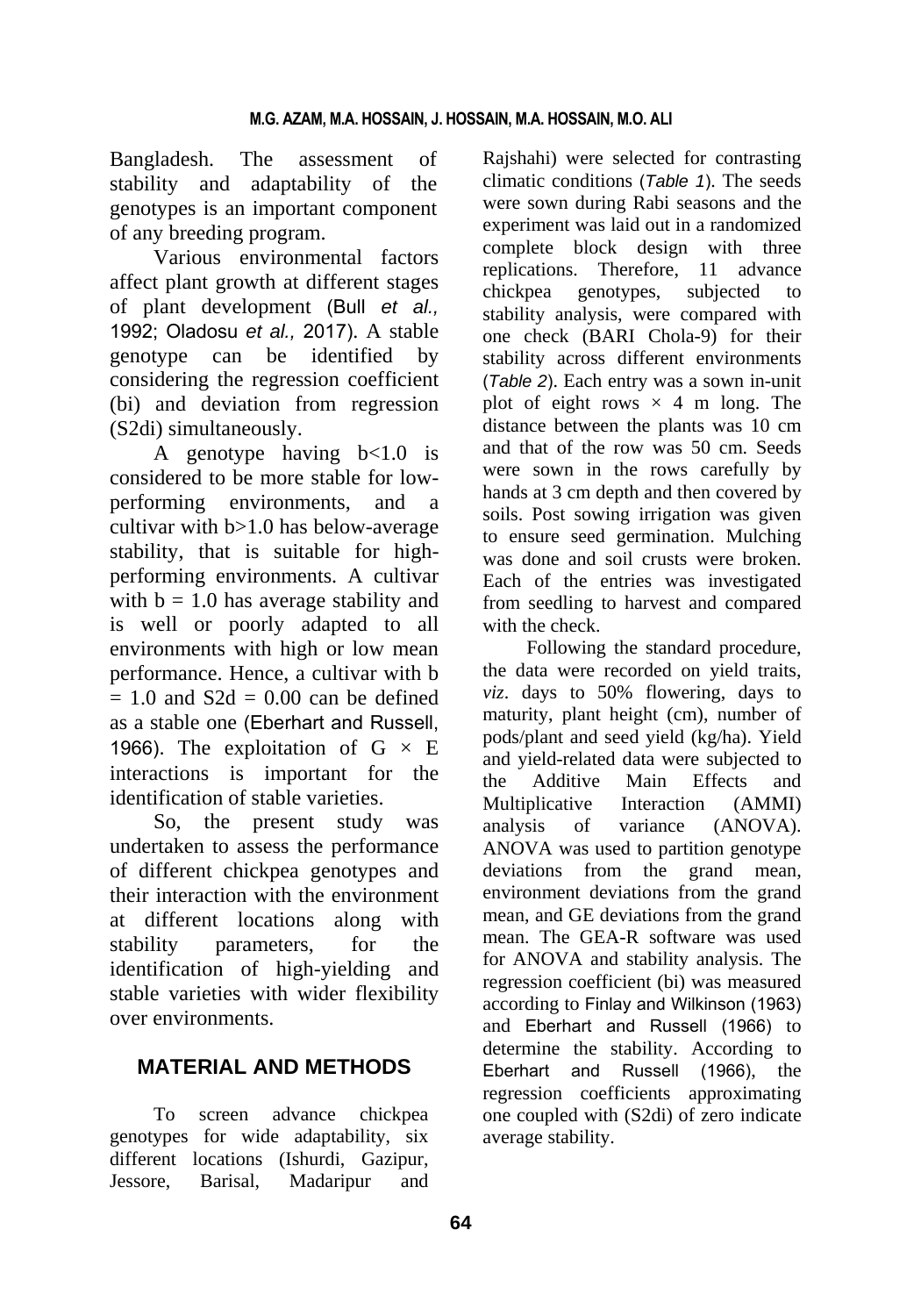### **STABILITY OF QUANTITATIVE TRAITS OF CHICKPEA GENOTYPES**

| <b>Environments</b> | Rainfall<br>(mm) | Temp.                          | Longitude<br>(E) | Latitude<br>(N)  | <b>Altitude</b><br>(m) | Soil type                         |
|---------------------|------------------|--------------------------------|------------------|------------------|------------------------|-----------------------------------|
| Rajshahi (E1)       | 22               | $6.12 - 28.8^{\circ}C$         | 88°42'           | 24°480'          | 40                     | Clay loam                         |
| Gazipur (E2)        | 00               | $12.16 -$<br>$31.40^{\circ}$ C | 90°25'           | 24°03'           | 8.4                    | Clay loam                         |
| Ishurdi (E3)        | 00               | $10.33 -$<br>$19.35^{\circ}$ C | 89°12'           | 24°071'          | 19                     | Clay loam                         |
| Madaripur (E4)      | 00               | $6.02 - 32.8$ °C               | $90^\circ 19'$   | 23°239'          | 9                      | Silty loam and<br>silty clay loam |
| Barishal (E5)       | 00               | $10.32 -$<br>$29.02^{\circ}$ C | 90°32'           | 22°816'          | 7                      | Silty clay                        |
| Jashore (E6)        | 00               | $8.79 - 22.07$ °C              | $89^{\circ}18'$  | $23^{\circ}177'$ | 14                     | Clay loam                         |

**Table 1 - Environments used in the study and their main characteristics** 

| Genotype<br>names | Genotype<br>code | Origen        | Genotype<br>code | Genotype<br>names   | Origen        |
|-------------------|------------------|---------------|------------------|---------------------|---------------|
| <b>ICCV 93954</b> | G1               | <b>ICARDA</b> | G9               | BCX 01008-3         | <b>BARI</b>   |
| BCX 09010-9       | G2               | BARI          | G10              | <b>ICCV 07105</b>   | <b>ICARDA</b> |
| BCX 09010-2       | G3               | <b>BARI</b>   | G11              | ICCV 060157-3       | <b>ICARDA</b> |
| <b>ICCV 07102</b> | G4               | <b>ICARDA</b> | G12              | <b>BARI Chola-9</b> | <b>BARI</b>   |
| <b>ICCV 12115</b> | G5               | <b>ICARDA</b> |                  |                     |               |
| <b>ICCV 12110</b> | G6               | <b>ICARDA</b> |                  |                     |               |
| BCX 01008-8       | G7               | <b>BARI</b>   |                  |                     |               |
| BCX 01008-4       | G8               | <b>BARI</b>   |                  |                     |               |

## **RESULTS AND DISCUSSION**

In *Fig. 1*, the horizontal blue line showed the interaction score of zero and the vertical blue line indicated the grand mean yield. X-coordinate means the principal effects and the ycoordinate points out the effects of the interaction (IPCA1). These were considered as high yielding genotypes and environments. Values closer to the origin of the axis (IPCA1) provide a smaller contribution to the interaction than those that are further away. Accordingly, the AMMI1graph shows that G1 and G2 genotypes stood out with the lowest IPCA1

these were the least involved with the interaction and are therefore the most stable. However, only the yield of G2 genotypes was above-average. On the other hand, the genotypes G11, G10 and G6 were the most unstable, G6 with the highest average yield. Some of the environments stood out with a small contribution to the interaction (E2), with an intermediate contribution (E1 and E5), and with a high contribution (E3, E4 and E6) (*Fig. 1*). The most ideal genotype should combine high yield and stable performance across a range of production environments. Among the

scores (*Fig. 1*). This indicates that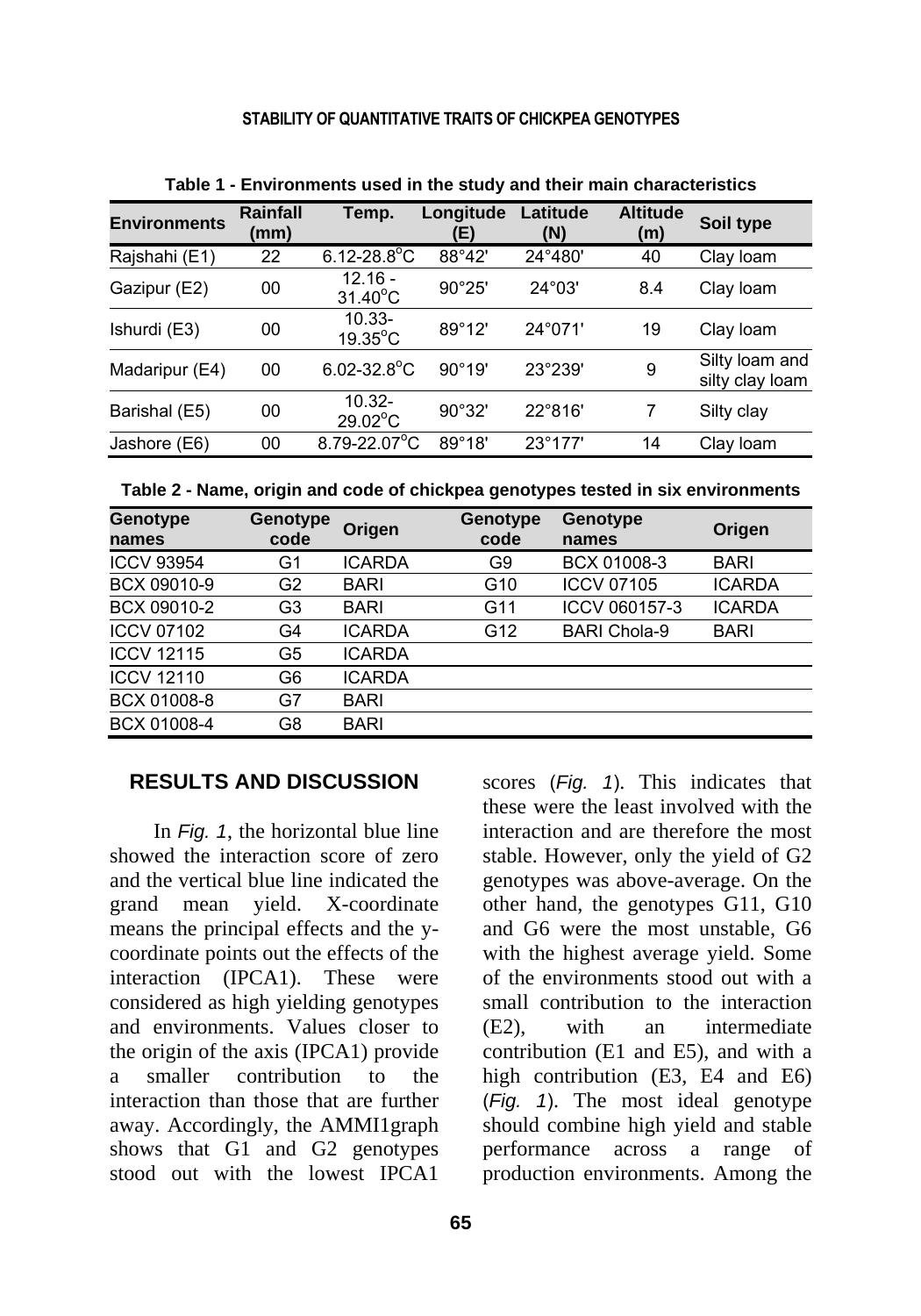#### **M.G. AZAM, M.A. HOSSAIN, J. HOSSAIN, M.A. HOSSAIN, M.O. ALI**

six high yielding genotypes G2, G3, G4, G6, G8 and G12; G2 and G3 genotypes can be best evaluated based

on stability and grain yield with combined low absolute PC1 score and high yield (*Fig. 1*).



**Figure 1 - Plot of genotype and environment IPCA 1 scores versus grand means of yield. G1 - G12 with blue color represent genotypes, while environments are represented by red color. The details of the genotypes and environments are presented in Tables 1 and 2.**

AMMI 2 biplot presents the pattern of the first two IPCA of the interaction effects and aids in the visual interpretation of the G  $\times$  E interaction patterns and identifies genotypes or environments that show small and large interaction effects. In AMMI 2 biplot, environments fell into three sections (*Fig. 2*). Among the environments, GAZ had very shortspokes and BAR, JAS & MAD had short spokes. They do not exert strong interaction, but the environments RAJ and ISD had long spokes and hence show the most influencing environments. In AMMI 2 biplot, the genotypes, G9, G4, G6, G1 and G11 are the best or poorest genotypes in some or all environments, because they are farthest from the origin, whereas the best genotype is G11 with respect to the best-enhancing environment JAS and MAD and the poor genotype is G9 due to its value below-average value. On the other hand, the genotypes G2, G5 and G12 were close to the origin and therefore were less/non-sensitive to environmental interaction. The entries G2 and G12 were the highest yielding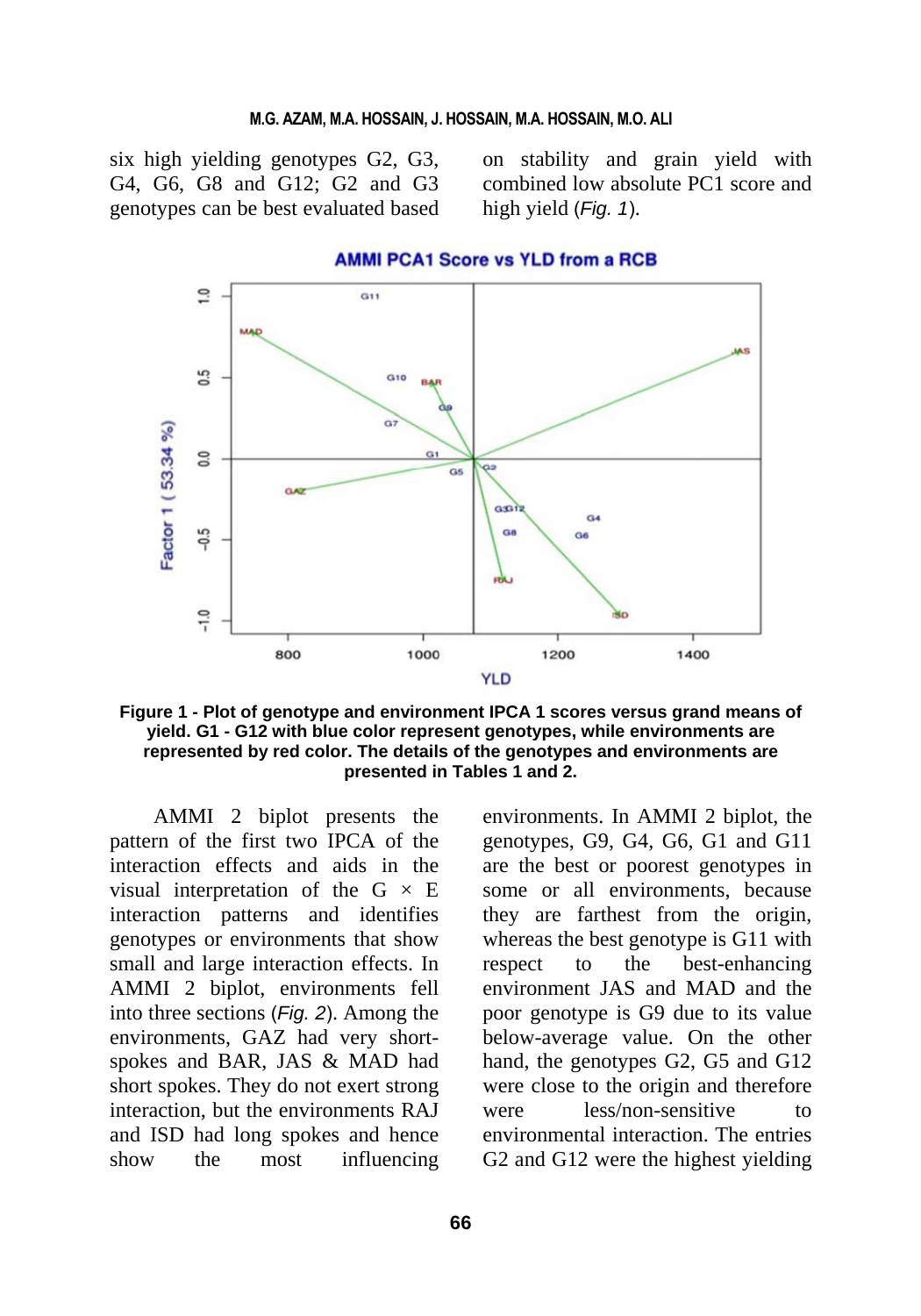#### **STABILITY OF QUANTITATIVE TRAITS OF CHICKPEA GENOTYPES**

and stable due to very close to the origin. AMMI stability value (ASV) discriminated genotypes G2 (BCX 09010-9), G3 (BCX 09010-2) and G8

(BCX 01008-4) the stable accessions. Similar results were reported by Crossa (1990), Lule *et al.* (2014) and Gebre (2014).



**Figure 2 - Plot of IPCA1 (factor 1) versus IPCA2 (factor 1) scores. G1 – G12 with blue color represent genotypes, while environments are represented by red color. The details of the genotypes and environments are presented in Tables 1 and 2.**

Results of analysis of variance for stability analysis for seed yield and its components (*Table 3*) revealed that mean squares due to genotype were significant for all the traits indicated significant differences among them. Mean squares due to environment (linear) were significant for all the traits that mean significant differences among the environments. Mean squares, due to genotypes  $\times$ environments (linear), were significant for all yield-related traits and seed yield indicated that the varieties differed genetically for their regression on the environmental index and hence the performance is predictable for all traits and seed yield. These findings are in general agreement with the findings reported by (Rao, 2011; Shivani and Sreelakshmi 2015; Tilahun *et al.,*  2015a; Tilahun *et al.,* 2015b; Yadav *et al.,* 2010; Yadav *et al.,* 2014; Rao and Rao 2004).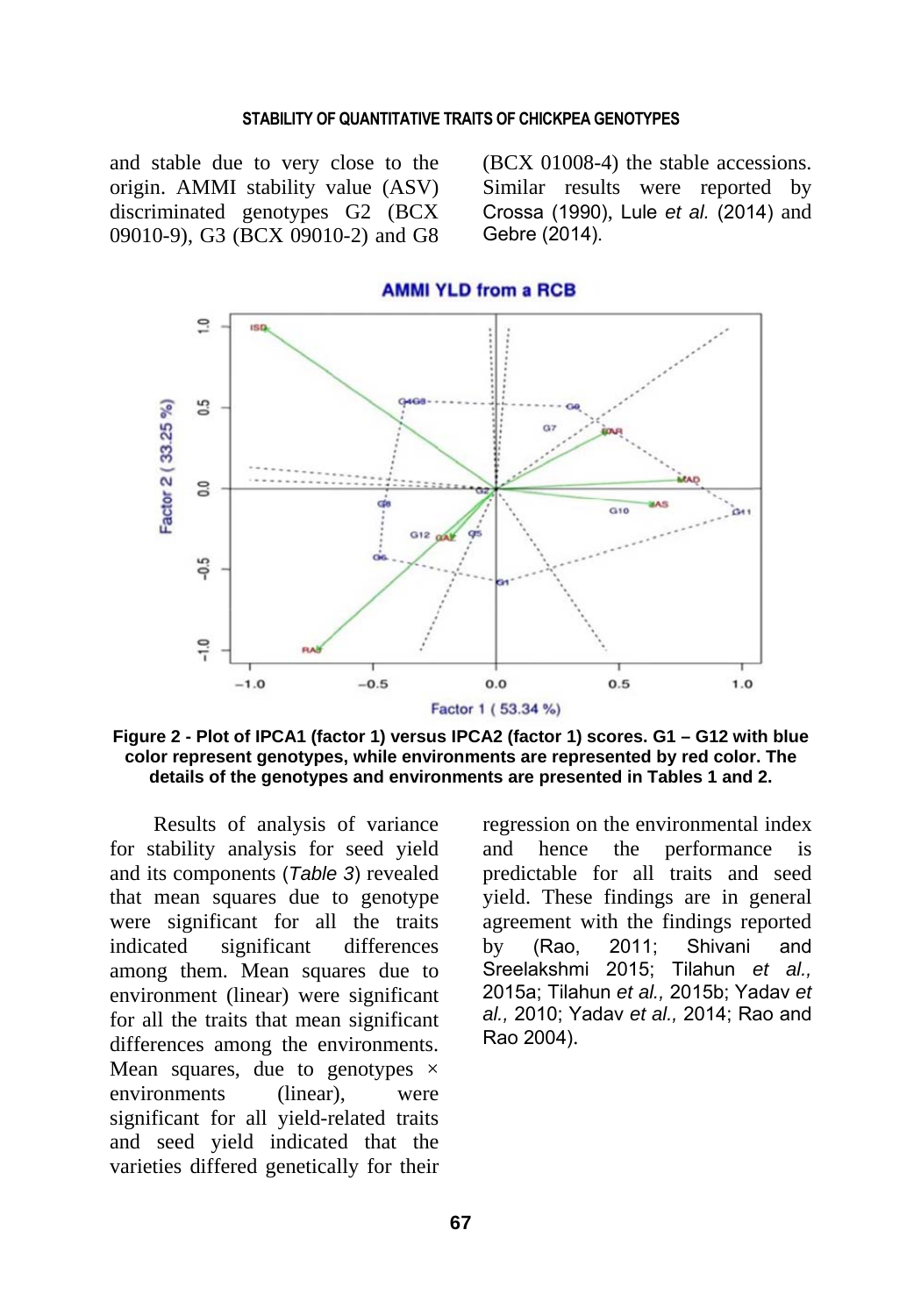| Source of                     |           |                          |                     | Mean sum of squares (MS) |                |                       |
|-------------------------------|-----------|--------------------------|---------------------|--------------------------|----------------|-----------------------|
| variation                     | <b>DF</b> | Days to 50%<br>flowering | Days to<br>maturity | <b>Plant</b><br>height   | Pods/<br>plant | Seed yield<br>(kg/ha) |
| Environments<br>(E)           | 5         | 2707.42***               | 3151.98***          | 1081.82***               | 8268.72***     | 3055981.72***         |
| Genotypes (G)                 | 11        | 70.84***                 | 166.77***           | 511.15***                | 612.68***      | 447386.30**           |
| Interaction<br>$(G \times E)$ | 55        | 39.28***                 | 108.07***           | 79.00***                 | 260.68***      | 301118.93             |
| IPCA1                         | 15        | 102.25***                | 284.33***           | 151.21***                | 478.80***      | 868245.44*            |
| IPCA <sub>2</sub>             | 13        | 23.09***                 | 77.01***            | 97.02***                 | 341.32***      | 188854.09             |
| IPCA3                         | 11        | 14.44***                 | 35.94***            | 45.67***                 | 192.91***      | 59419.54              |
| <b>Residuals</b>              | 144       | 1.25                     | 2.02                | 0.92                     | 1.37           | 247448.79             |
| Error                         | 132       |                          |                     |                          |                |                       |
|                               |           |                          |                     |                          |                |                       |

**Table 3 - ANOVA for AMMI analysis of genotype x environment interaction of chickpea genotypes** 

Significance codes: \*\*\*0.001, \*\*0.01 and \*0.01

According to Eberhart and Russell (1966), a stable genotype is one with a high mean, a regression coefficient of unity ( $bi = 1$ ), and a minimum deviation from the regression coefficient  $(S^2di) = 0$  or close to these values of nonsignificant deviation. Thus, this analysis allows the identification of stable genotype for trait across environments and of genotypes that are the most responsive to a favorable or unfavorable environment. The estimates of stability parameters in respect of six characters that had a direct influence on genotype performance are presented in *Table 4*.

Results of stability parameters revealed that for days to 50% flowering varieties G9, G11, G5, G12 and G4 exhibited the days to 50% flowering early to the average and regression significantly differed from zero. For days to maturity, varieties G5, G9, G3, G11 and G7 exhibited earliness, compared to the average and regression significantly differed from zero. For plant height varieties G12, G6, G11, G10 and G4 showed short plant height to the average and regression significantly differed from zero. Little plants are more desirable of plant breeders due to less attack by insects and diseases. For pods/plant, varieties G5, G2, G1, G4 and G8 exhibited the number of pods/plant to the average and non-significant regression and deviation from regression. In the present study, genotypes G3, G9 and G8 had higher mean yield, unit regression coefficient (bi=1) and non-significant S²di (*Table 4*). Thus they were found to be stable, high yielding genotypes that can be adapted to all the environments.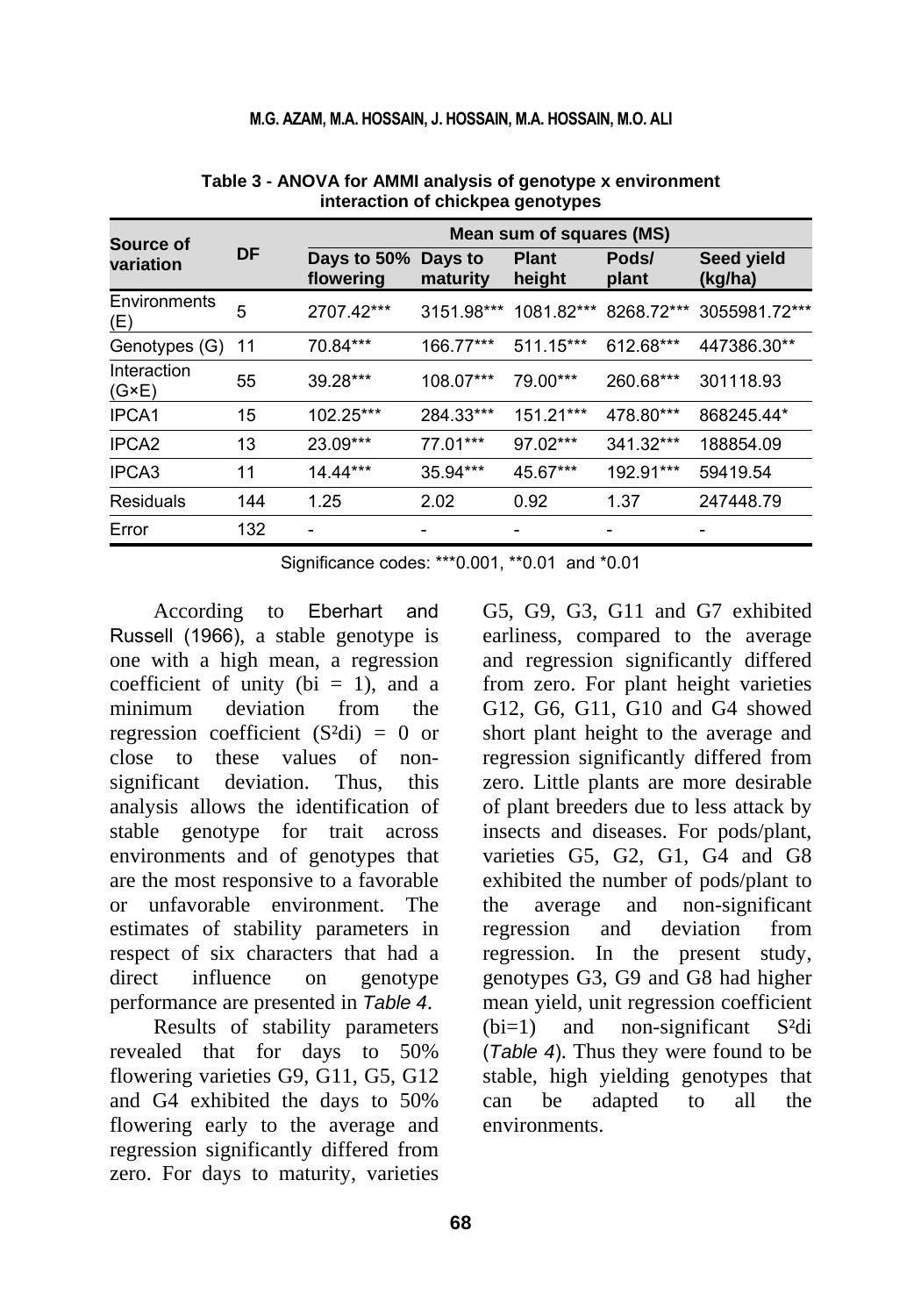|              |           |            |                          |          | doe 4 - Estimation stand partieles on subsequent of the 4 - Estimate of the 4 |                     |            |                                    |                      |          |                |            |             |         |                       |             |
|--------------|-----------|------------|--------------------------|----------|-------------------------------------------------------------------------------|---------------------|------------|------------------------------------|----------------------|----------|----------------|------------|-------------|---------|-----------------------|-------------|
| <sub>ဟ</sub> | Varieties |            | Days to 50%<br>flowering |          |                                                                               | maturity<br>Days to |            |                                    | height (cm)<br>Plant |          |                | Pods/plant |             |         | Seed vield<br>(kg/ha) |             |
| ş            |           | Mean       | آھ                       | $s^2$ di | Mean                                                                          | ā                   | $S^2$ di   | <b>Mean</b>                        | هَ                   | $S^2$ di | Mean           | ة          | $S^2$ di    | Mean    | ة                     | $s^2$ di    |
|              | δ         | 68.72      | 0.95                     | 3.31     | 117.94                                                                        | 1.21                | 30.03      | 66.62                              | 1.25                 | 18.20    | 41             | 1.17       | 180.19      | 955     | 0.77                  | $-39536.00$ |
| Z            | 3         | 69.17 0.79 |                          | 7.05     | 117.11 1.00 36.74                                                             |                     |            | 65.11 1.26 12.76                   |                      |          | $\overline{6}$ | 0.98       | 69.72       | 1129    | 0.88                  | -58489.66   |
| ω            | යි        | 69.22      | 0.98                     | 4.50     | 115.89                                                                        | 1.25                | 20.30      | 62.92                              | 1.15                 | 15.20    | 39             | 0.65       | 18.80       | 1438    | 1.04                  | 643641.07   |
| 4            | 3         | 68.14 1.01 |                          | 9.47     | 121.39 1.19 20.12                                                             |                     |            | 56.49 1.43 21.60                   |                      |          | 42             | 1.16       | 143.97      | 5<br>19 | 0.65                  | 12849.02    |
| 5            | G5        | 65.78      | 0.97                     | 55.94    | 108.67                                                                        | 1.99                | 62.37      | 59.20                              | 1.89                 | 83.64    | 39             | 0.83       | 166.55      | 882     | 0.52                  | 91107.51    |
| ဖ            | 80        | 71.06 1.01 |                          | 6.84     |                                                                               |                     |            | 117.39 0.67 35.21 51.11 0.32 29.31 |                      |          | 48             |            | 0.69 128.77 | 1018    | 0.84                  | $-67773.83$ |
|              | 57        | 70.78      | 1.07                     | 3.95     | 116.89                                                                        | 0.66                | 15.91      | 60.16                              | 0.78                 | 4.48     | 47             | 0.72       | 16.54       | 1109    | 88<br>O.8             | $-77028.40$ |
| $\infty$     | 80        | 70.44 1.19 |                          | 5.84     | 117.72 0.91 20.53                                                             |                     |            | 61.58 1.02                         |                      | 5.88     | 43             | 0.86       | 11.51       | 1117    | 1.09                  | $-27991.23$ |
| თ            | ၛၟ        | 65.28      | 1.10                     | 15.05    | 114.67                                                                        |                     | 0.80 14.28 | 56.82                              | 0.79                 | 14.35    | 53             | 1.22       | 13.08       | 1255    | 1.02                  | 26179.44    |
| ٥Ļ           | G10       |            |                          |          | 69.78 1.03 33.79 119.33 0.75 18.16                                            |                     |            | 56.32 0.71 13.78                   |                      |          | 51             | 1.59       | 55.31       | 1056    | 1.16                  | $-78713.79$ |
|              | 511       | 65.61      | 0.84                     | 18.57    | 116.78                                                                        |                     | 0.77 14.50 | 54.51                              | 0.62                 | 39.67    | 54             | 1.08       | 97.61       | 1238    | 1.18                  | -57826.52   |
| 12           | G12       | 68.00 1.01 |                          | 0.81     |                                                                               |                     |            | 117.06 0.80 29.79 49.09 0.78 25.81 |                      |          | 52             | 1.05       | 55.19       | 1139    | 86<br>0.9             | $-66813.80$ |

ì Table 4 - Fstimation of stability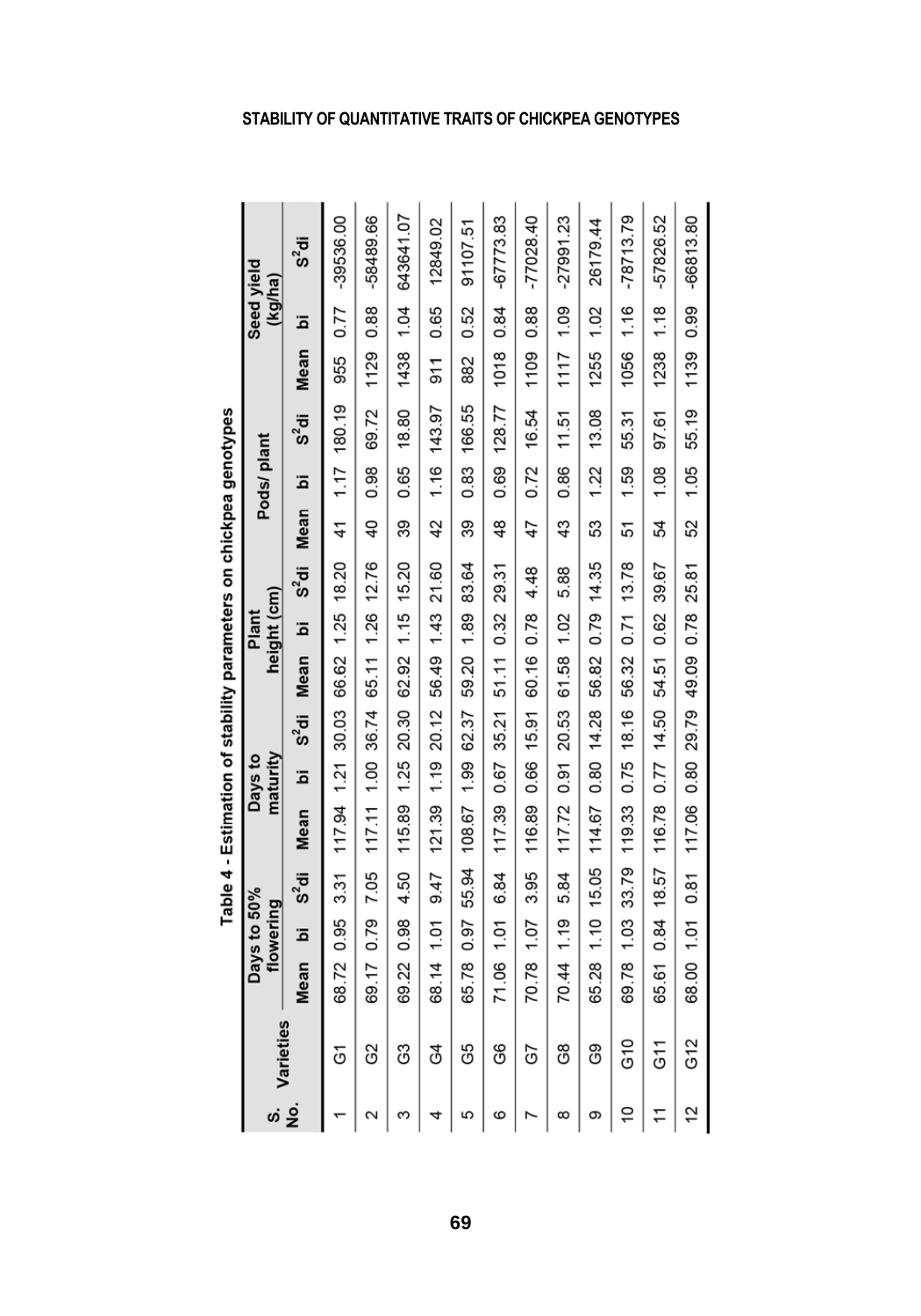The grand mean of seed yield over all locations was  $1103 \text{ kg} \text{ ha}^{-1}$ . G11, G12, G2, G8 and G7 produced above-average yield, but were not stable, either due to the significant regression coefficient or significant deviation from regression.

The remaining genotypes, *viz*. G5, G4, G1, G6, and G10 had a below-average yield. Stability in the seed yield had been previously reported by Saleem *et al.* (2002), Swamy and Reddy (2004), Sarkar and Kundagrami (2017) in mungbean, Bakhsh *et al.* (2006) and Prakash (2006) in chickpea, Thakare *et al.*  (2016) in rajmash, Karimizadeh *et al.*  (2012) in lentil and Temesgen *et al.*  (2015) in faba bean.

The level of response of different genotypes toward stability parameters was different. Genotypes having stable performance, under different environmental conditions, may be released as a commercial variety or used in a breeding program for the evolution of high-yielding and stable chickpea varieties.

Performance of different chickpea genotypes, under varying environmental conditions, indicated that G3 (BCX 09010-9) and G9 (BCX 01008-3) were the most stable genotype, which showed more seed yield, compared with the grand mean. So, it was concluded that genotypes having a regression coefficient equal to or close to unity level, with aboveaverage value were stable, over a wide range of environmental conditions (Eberhartand Russell,

1966; Finaly and Wilkinson, 1963). Genotypes above unity level were high yielding only in favorable environments, while genotypes below unity expressed unpredictable performance.

# **CONCLUSIONS**

The mean values of days to flowering, days to maturity, plant height, pods per plant and seed yield were highly significant for linear, as well as non-linear components of  $G \times E$ .

The investigated genotypes exhibited varying adaptability at different environments. Genotypes G3 (BCX09010-2) andG9 (BCX01008-3) were stable genotypes with high yield over a wide range of environments that are promising chickpea genotypes.

The AMMI stability analysis genotypes G2 and G12 were the highest yielding and stable, due to very close to the origin. AMMI stability value (ASV) discriminated genotypes G2 (BCX 09010-9), G3 (BCX 09010-2) and G8 (BCX 01008- 4) the stable accessions. Therefore, this genotype is suitable for cultivation in these agro-ecological zones and could be utilized as a good breeding material in developing chickpea varieties with high adaptation.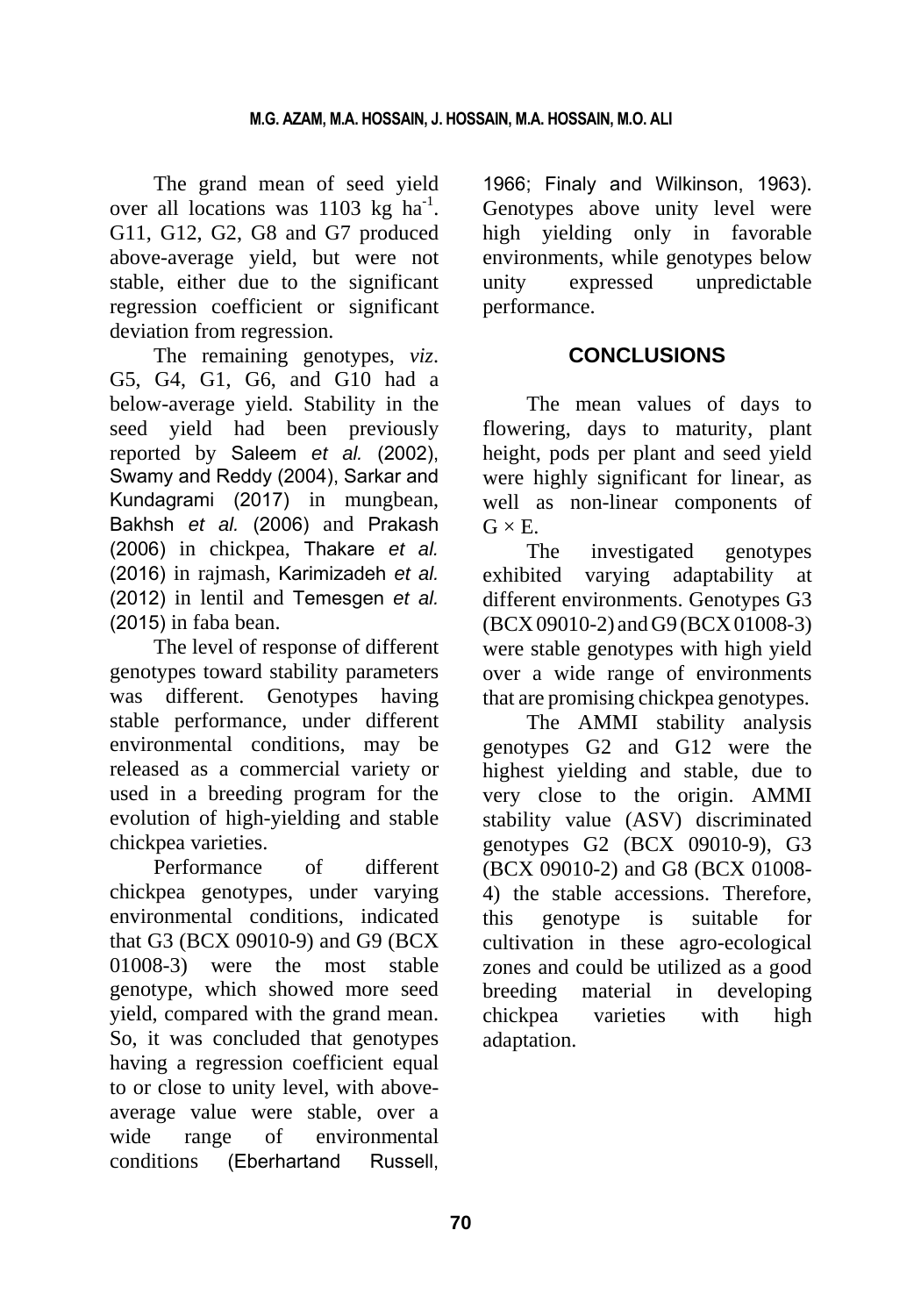#### **STABILITY OF QUANTITATIVE TRAITS OF CHICKPEA GENOTYPES**

#### **REFERENCES**

- **Abo-Hegazy, S.R.E., Selim, T. & Ashrie, A.A.M. (2013).** Genotype x environment interaction and stability analysis for yield and its components in lentil. *J. Plant Breed. Crop Sci.,* 5(5): 85-90, DOI: 10.5897/JPBCS 12.066
- **Anonymous (2019).** Agriculture Information Centre. Ministry of Agriculture, GOB. Bangladesh.
- **Arunkumar, B., Muniswamy, S. & Dharmaraj, P.S. (2014).** Interpretation of genotype environment interaction and stability analysis for grain yield of pigeon pea (*Cajanus cajan* L.).*J.Appl.Nat.Sci.,* 6(2): 744-747, DOI: 10.31018/jans. v6i2.529
- **Bakhsh, A., Ghafoor, A., Zubair, M. & Iqbal, S.M. (1995).** Genotype environment interaction for grain yield in lentil. *Pak.J.Agric.Res.,* 12: 102-105.
- **Bakhsh, A., Arshad, M. & Haqqani, A.M. (2006).** Effect of genotype x environment interaction on relationship between grain yield and its components in chickpea (*Cicer arietinum* L.). *Pak.J.Bot.,* 38: 683- 690.
- **Bala, H., Satija, D. & Gupta, V.P. (1994).** Variation and association among various protein quality traits in chickpea. *Ind.J.Genet. Plant. Br.*, 54: 105-109.
- **Broughton, W.J., Hernández, G., Blair, M., Beebe, S., Gepts, P. & Vanderleyden, J. (2003).** Beans (*Phaseolus* spp.) model food legumes. *Plant Soil,* 252: 55-128.
- **Bull, J.K., Cooper, M., Delacy, I.H., Basford, K.E. & Woodruff, D.R. (1992).** Utility of repeated checks for hierarchical classification of data from plant breeding trials. *Field Crops Res.,* 30(1-2): 79-95, DOI: 10.1016/0378-4290(92)90058-H
- **Crossa, J. (1990).** Statistical analyses of multi-location trials. *Adv.Agron.,* 44: 55-85, DOI: 10.1016/S0065-2113 (08)60818-4
- **Eberhart, S.A. & Russell, W.A. (1966).** Stability parameters for comparing varieties. *Crop Sci.,* 6(1): 36-40, DOI: 10.2135/cropsci1966.0011183 X000600010011x
- **Finaly, K.W. & Wilkinson, G.N. (1963).**  The analysis of adaptation in a plantbreeding program. *Aus.J.Agric.Res.,* 14(6): 742-756, DOI: 10.1071/AR9 630742
- **Karimizadeh, R., Mohammadi, M., Sabaghnia, N. & Shefazadeh, M.K. (2012).** Using different aspects of stability concepts for interpreting genotype by environment interaction of some lentil genotypes. *Aust.J. Crop Sci.,* 6(6): 1017-1023.
- **Lule, D., Fetene, M., de Villiers, S. & Tesfaye, K. (2014).** Additive main effects and multiplicative interactions (AMMI) and genotype by environment interaction (GGE) biplot analyses aid selection of high yielding and adapted finger millet varieties. *J.Appl.Biosci.,* 76: 6291- 6303, DOI: 10.4314/jab.v76i1.1
- **Oladosu, Y., Rafii, M.Y., Abdullah, N., Magaji, U., Miah, G., Hussin, G. & Ramli, A. (2017).** Genotype x Environment interaction and stability analysis of yield and yield components of established and mutant rice genotypes tested in multiple locations in Malaysia. *ActaAgric.Scand.B,* 67: 590-606, DOI: 10.1080/09064710.2017.1321 138
- **Prakash, V. (2006).** Stability analysis for grain yield and contributing traits in chickpea (*Cicer arietinum* L.). *Indian J.Genet.,* 66(3): 239-240.
- **Rao, M. & Rao, Y. (2004).** Stability analysis in chickpea (*Cicer arietinum*  L.). *Legume Res.,* 27(4): 235-242.
- **Rao, P.J.M. (2011).** Stability analysis for grain yield and yield components in chickpea (*Cicer arietinum* L.*). Elect.J.Plant Breed.,* 2(1): 47-49.